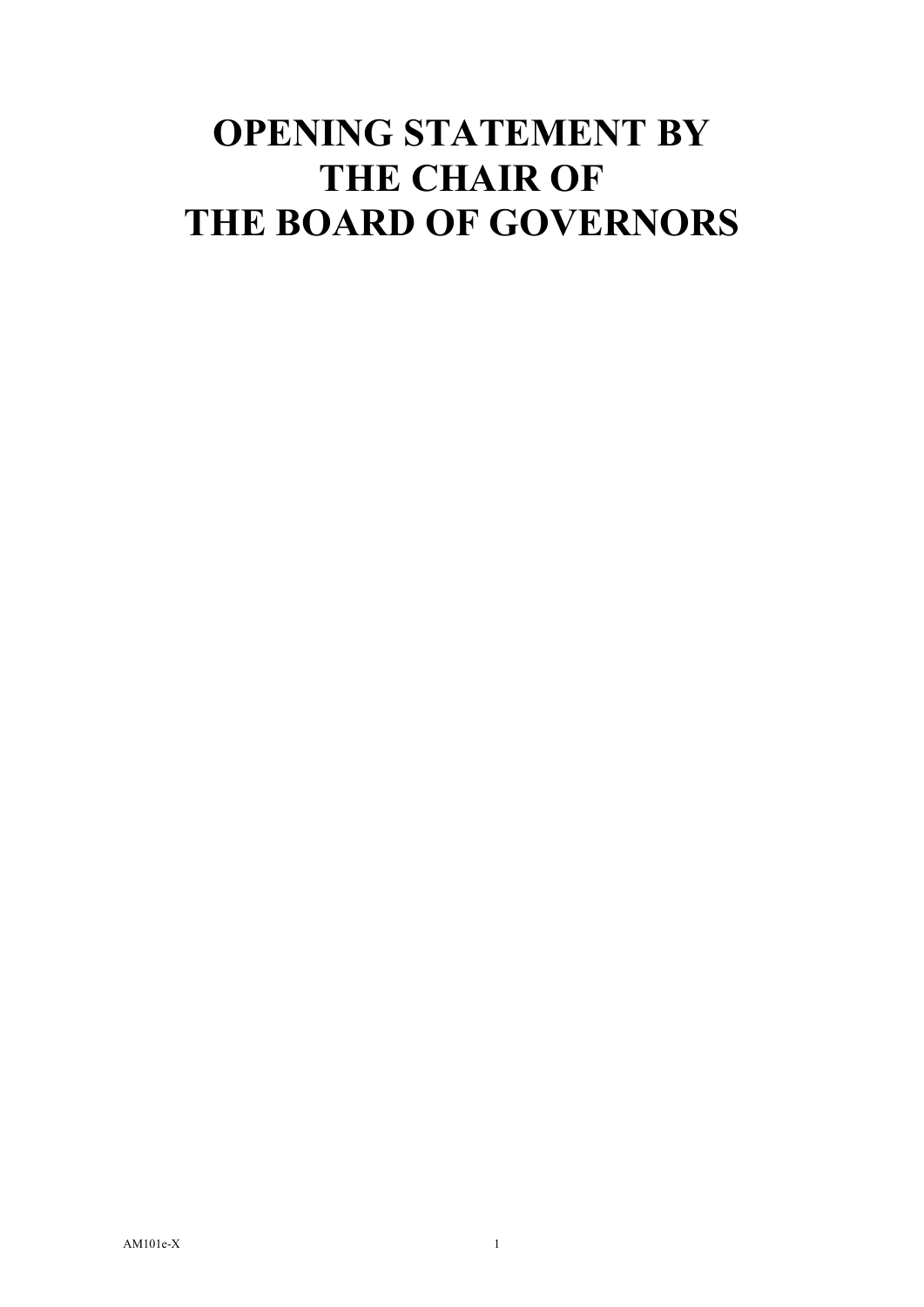## **29th EBRD Annual Meeting, London 7-8 October 2020**

## **EBRD Board of Governors – Opening Session 7 October 2020**

## **Nadia Calviño Third Vice President and Minister of Economy and Digitalisation EBRD Governor for Spain Chair of the Board of Governors of the EBRD**

Your Royal Highness, Chancellor, Your Excellencies, Governors, Acting President, Ladies and Gentlemen.

I am delighted to welcome you all –virtually– to the 29th Annual Meeting of the European Bank for Reconstruction and Development in London.

It is a great pleasure for me to chair this Meeting of the EBRD during this critical and challenging time.

I am confident that, even though this is a most unconventional format, our Annual Meeting will be just another hurdle that this resilient institution will have overcome in this extraordinary year.

I am particularly pleased that we can continue with our important work and approve the Bank's five-year *Strategic and Capital Framework* later today, with its strong focus on accelerating transition.

The current crisis has been energy consuming, but the events of 2020 should not overshadow the outstanding results achieved by the EBRD in 2019. It was a special year with record levels of investment, projects and green economy transition financing  $-$  a successful legacy for our last President Suma Chakrabarti.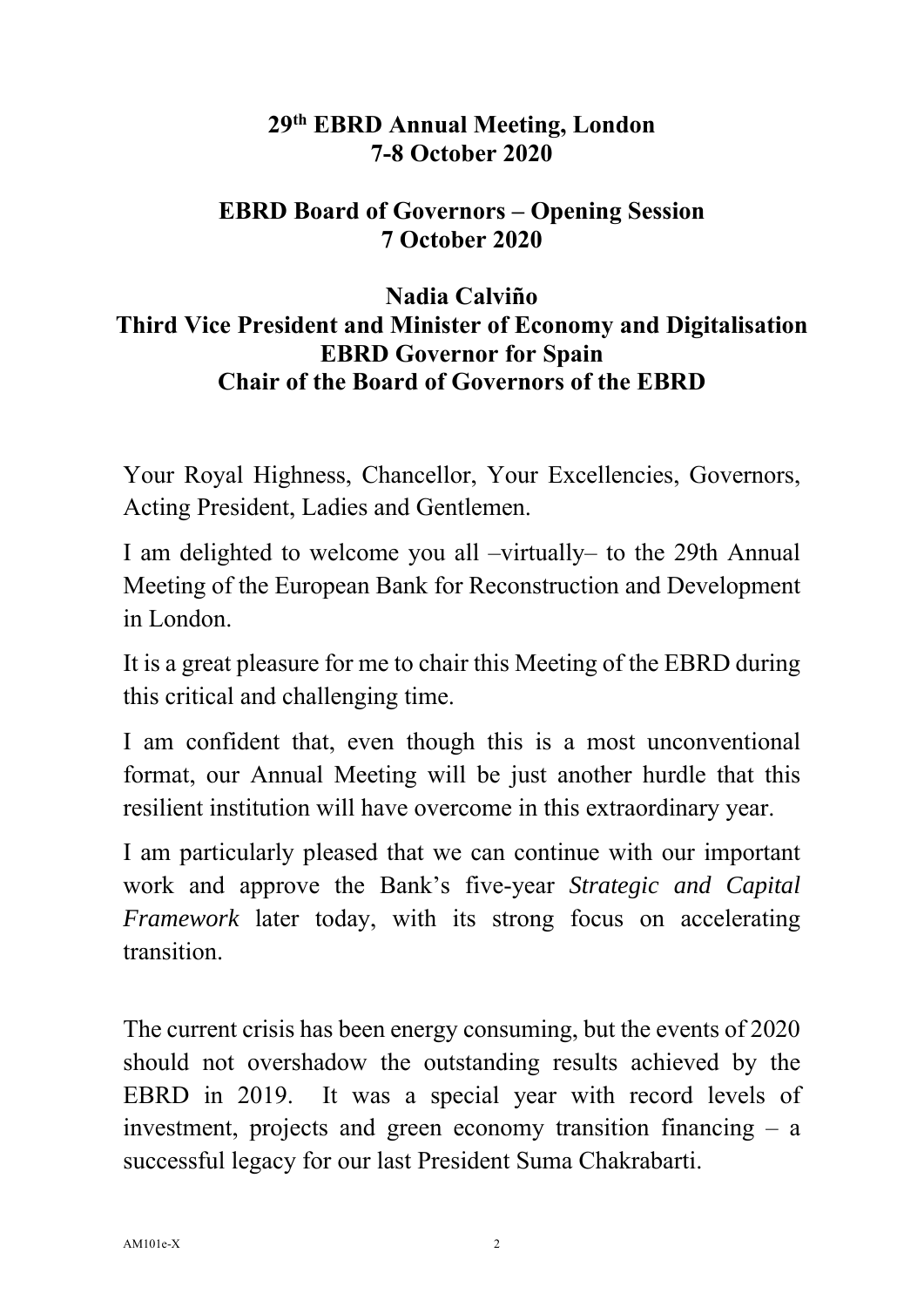The Covid pandemic has hit all our countries of operations hard. Our priority now is on crisis response, on recovery, and on building back better to accelerate transition.

This challenge can only be tackled successfully through a collective and coordinated effort. The EBRD and the other international financial institutions must play a meaningful role in getting our countries, our world, back on track. It is therefore more important now than it ever has been, that we, as shareholders across these institutions, work together with the aim of promoting economic development and encourage them to be more efficient and avoid overlaps.

I would like to call your attention to EBRD's prompt response in the last few months with two relevant crisis packages, targeted at addressing the most urgent needs: providing liquidity and working capital for the private sector and for vital infrastructure in our countries of operations. In these difficult times, the EBRD is delivering real benefits that we can all be proud of.

It is important that in all its work, the Bank continues to keep the bar high, ensure quality, and be guided by its mandate and the principles of transition impact, additionality and sound banking. I am glad to say that these principles remain at the heart of the Bank's Strategic and Capital Framework that we will be discussing later today and I would like to take this opportunity to highlight some of the key features of the Bank's future strategy.

We, the shareholders, set the tone for the Bank's investment and policy strategic directions when we agree the Strategic and Capital Framework. It is indeed timely, that under the current circumstances we have the opportunity today to send a strong signal about the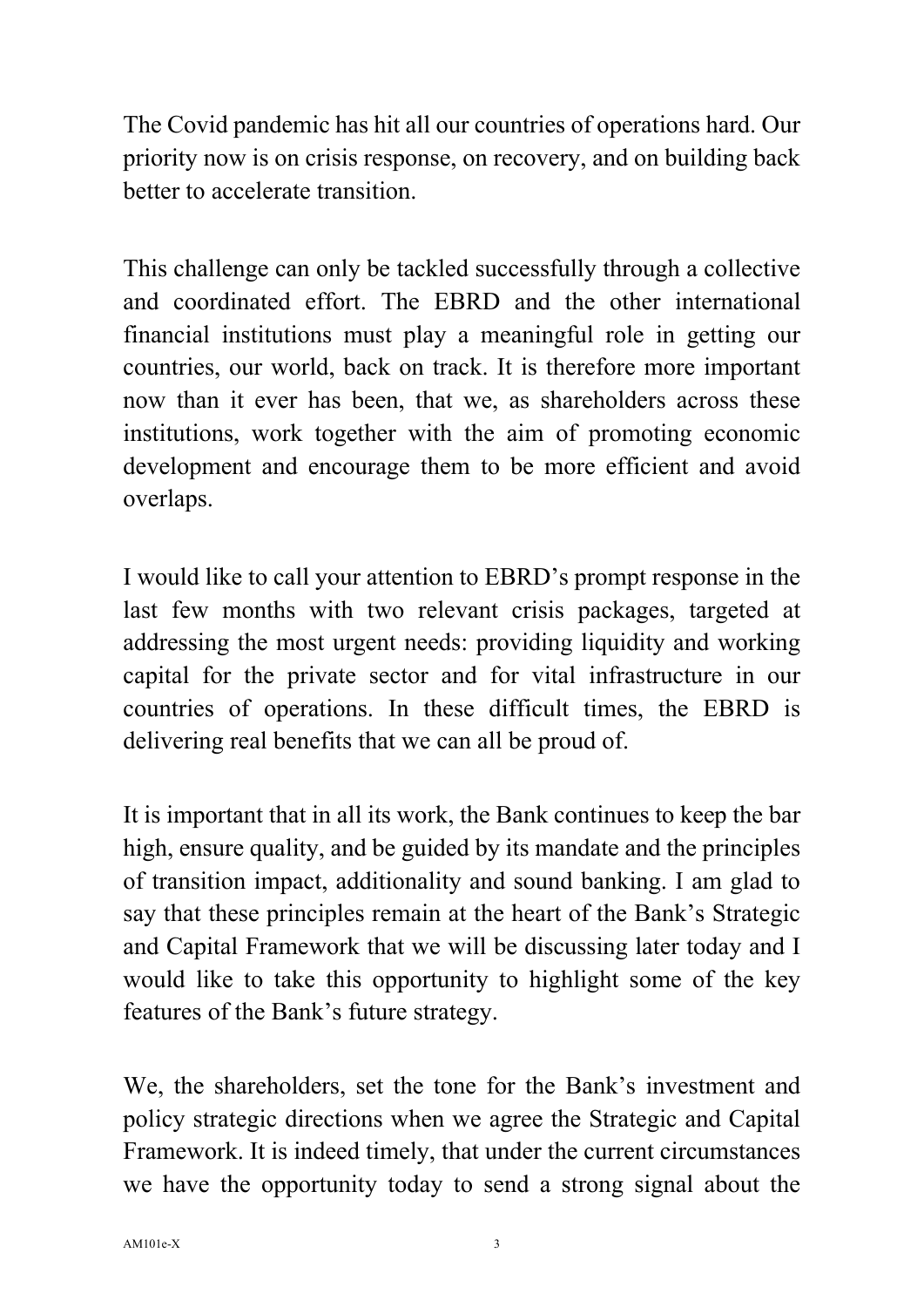EBRD's planned impact, and our aspirations for the Bank over the next five years.

The building block of this strategy is the Bank's financial strength. There is sufficient capital for the Bank to be ambitious in developing its business model across our countries of operations, and also to eventually expand its regional footprint.

The EBRD purpose remains the fostering of transition towards openmarket economies, and the promotion of private initiative in recipient countries, that are committed to and applying the principles of multiparty democracy, pluralism and market economy. This political mandate is a strength amongst Multilateral Development Banks (MDB), and remains a crucial anchor for this Institution.

The ability to combine private sector finance, policy engagement and donor support in a wise and practical manner is an invaluable asset of the EBRD. This is a strength that the Bank should continue to deploy in all its countries of operations.

The Strategic and Capital Framework advocates a thoughtful distribution of the Bank's toolkit. Our decisions should allow the Bank to set the path to increasing the proportion of its investment and policy activities in countries less advanced in transition.

Also, and as has always been the case in EBRD, success in the transition journey is still marked when a country itself decides to graduate from the use of Bank resources.

Looking forward, the Bank's successful experience in previous expansions has shown that its business model is complementary to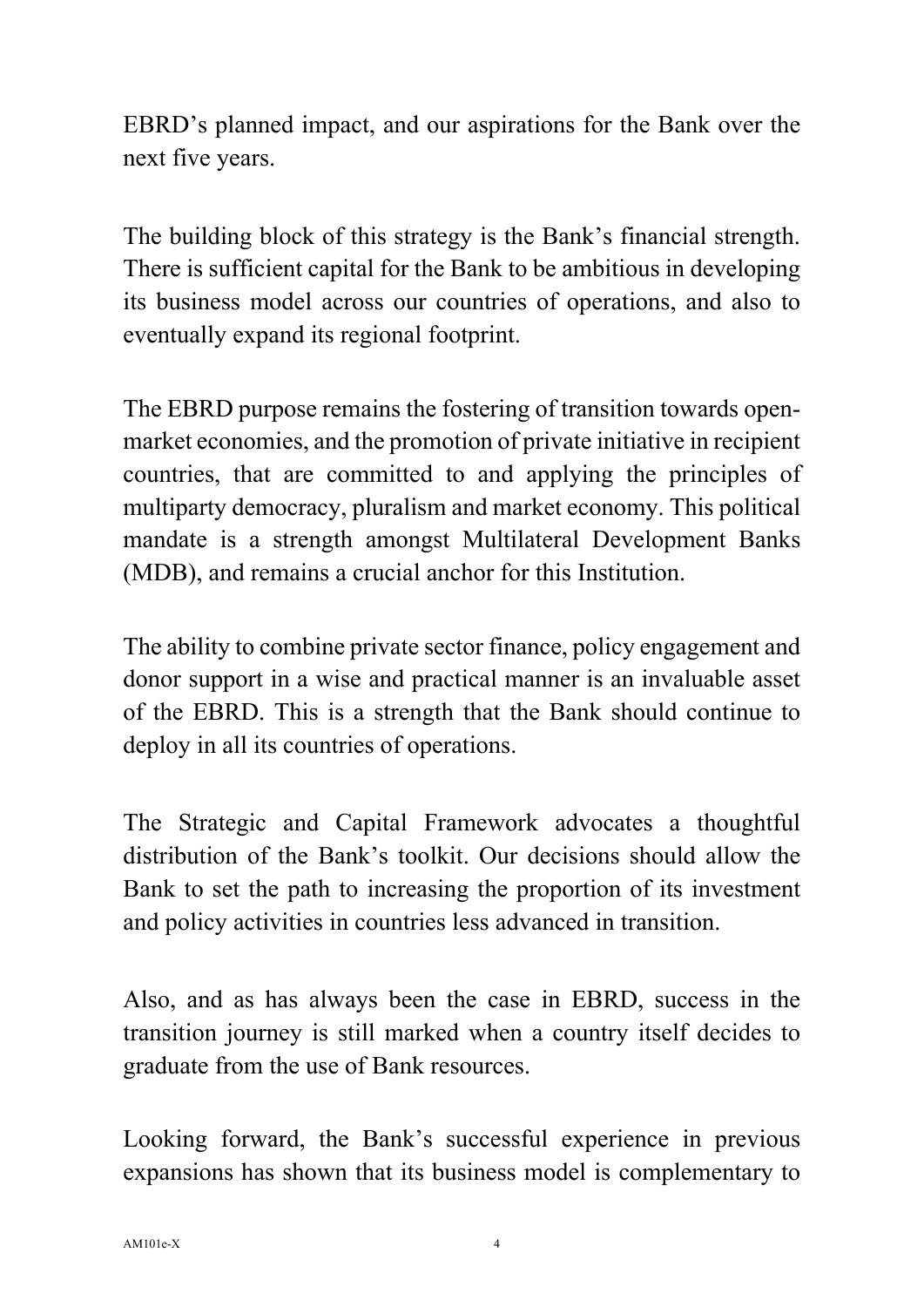other development finance actors. This gives us, as Governors, a starting point to decide on the possibility to expand the Bank´s transition mandate to sub-Saharan Africa and to Iraq during the Strategic and Capital Framework period, at the point when it makes sense and creates value.

This Strategy sets out the many ways in which the Bank will go from strength- to-strength. The Bank's key focus of preserving and accelerating transition in its countries of operations will be underpinned by three strategic themes of:

- o Fostering the transition to a green, low carbon economy;
- o Promoting equal opportunities; and
- o Accelerating the digital transition.

I look forward to the new innovative approaches and strategies that will be crafted along these themes. I call on shareholders to support the Bank in these endeavours and the generosity of donor countries will be needed more in the coming years than ever before. I am confident that in this context the European Union will play as significant a role as it has done in the past.

Our approval of the Strategic and Capital Framework also aligns with the implementation of the Bank's new *Green Economy Transition*  approach for the next five years. Part of "building back better" from the effects of the crisis will be a focus on green recovery. The Bank is ready to seize this opportunity and will no doubt do so in a determined and effective way. Reflecting its strong commitment to support the transition to a green, low carbon economy in its countries of operations, the Bank has set an ambitious target green finance ratio of more than 50% by 2025. This is very much welcomed.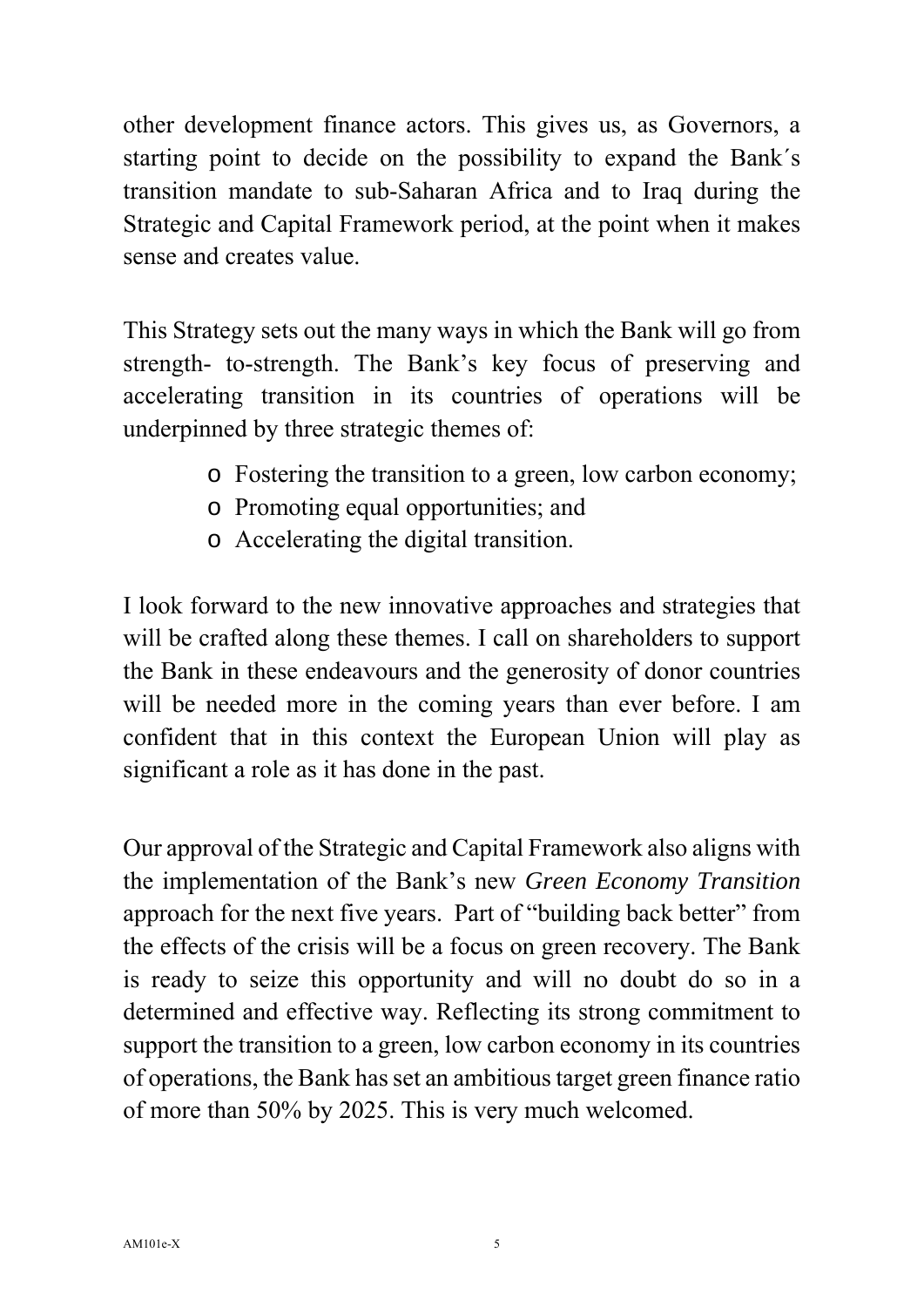These are but a few of the many highlights, and I am very much looking forward to chairing the Plenary Session and hearing Governors' views on areas important to them in the Strategic and Capital Framework, as we take this very important decision.

In my capacity as Chair of the Board of Governors, I would like to take this opportunity to convey Governors' heartfelt thanks to all Staff for the outstanding results in 2019 and their readiness to keep the Bank going especially during these difficult months.

I would like to extend sincere thanks to former President Chakrabarti for his exceptional efforts, achievements and dedication to the institution and its mandate during his eight years at the helm.

And, on behalf of us all, I would also like to thank Acting President, Jürgen Rigterink, for stepping into the breach during the interim leadership period, and for his calm approach to navigating the Bank safely through the choppy waters of this most challenging of years.

This is already a momentous meeting in the Bank's history. And there is more. At this Annual Meeting, we will be electing the Bank's new President for the next four years. I am confident that with the candidates' strong experience and leadership skills, the Bank will be in safe hands as we move into the future with confidence and ambition.

Moving to the institutional matters before us at this Annual Meeting, I look forward to Governors deciding on the application from Iraq. We have already approved Algeria's membership application earlier this year, and I look forward to being able to welcome both of them as the 72nd and 73rd members of the EBRD. Since our last Annual